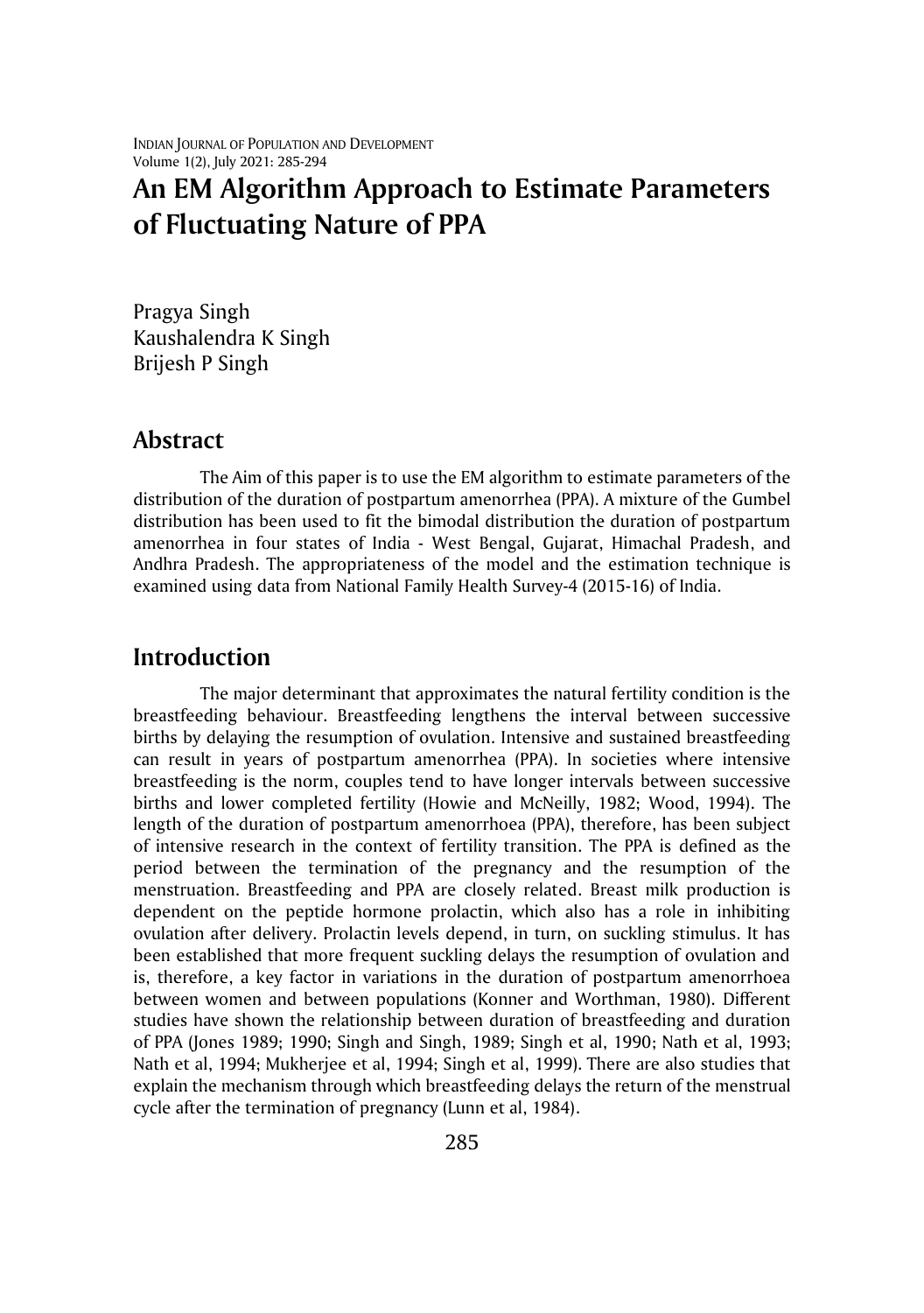There are many studies that suggest that the distribution of the duration of postpartum amenorrhoea – the duration between the termination of the pregnancy and the resumption of the menstruation - is bimodal (Ford and Kim, 1987; Huffman et al, 1987; Potter and Kobrin, 1981) which suggests that there are distinct subgroups of women with short and long duration of amenorrhoea. It is argued that the duration of amenorrhoea is short in situations where breastfeeding is absent because of pregnancy loss or infant death, or confusion of postpartum bleeding with resumption of menses (Holman et al, 2006). There are many studies that have attempted to model the distribution of the duration of PPA (Barrette, 1969; Lesthaeghe and Page, 1980; Potter and Kobrin, 1981). Barrette (1969) has used the modified Pascal distribution; Lesthaeghe and Page (1980) have used the logit model; and Potter and Kobrin have used the mixed geometric negative binomial distribution. Ford and Kim (1987), on the other hand, have used the mixture of two extreme value distributions to model the duration of PPA in the presence of censored cases. A multi-centre study conducted by the World Health Organization has found that the distribution of the duration of PPA is bimodal in which one subgroup had a mean time 3-4 months to the resumption of menses after delivery while the other subgroup had a mean time of around 9 months to the resumption of menses (Le Strat and Thalabard, 2001).

In India, like in many other countries, data about the duration of PPA are available from household surveys such as the National Family Health Survey. However, the quality of data obtained from these household surveys is regarded as poor as women do not exactly remember the correct time of the return of menses after the termination of pregnancy which results in gross heaping in the distribution. In order to address the problems of data quality associated with the data on the duration of PPA available from the household surveys, different models have been developed to study the distribution of the duration of PPA including finite mixture probability models. In the present study, we have used the mixture Gumbel distribution (Jhonson and Kotz, 1970) to model the distribution of the duration of PPA. In previous studies, non-linear maximisation, or minimisation (NLM) techniques have been used to model the distribution of the duration of PPA. These techniques are based on an assumed probabilistic distribution. In this paper, we attempt to fit a model to the distribution of the duration of PPA using the expectation-maximisation (EM) technique which is particularly suited to deal with the problem of missing data. The EM technique provides an iterative solution to obtain the density estimate of a dataset by searching across different probability distributions and their parameters.

#### **Mixture Model and Estimation**

The model used in the present paper is based on the extreme value distribution. The distribution function of the model is given by:

$$
F(x) = \exp\left(-\exp\left(-\frac{(x-\alpha)}{\beta}\right)\right), \alpha, \beta > 0 \tag{1}
$$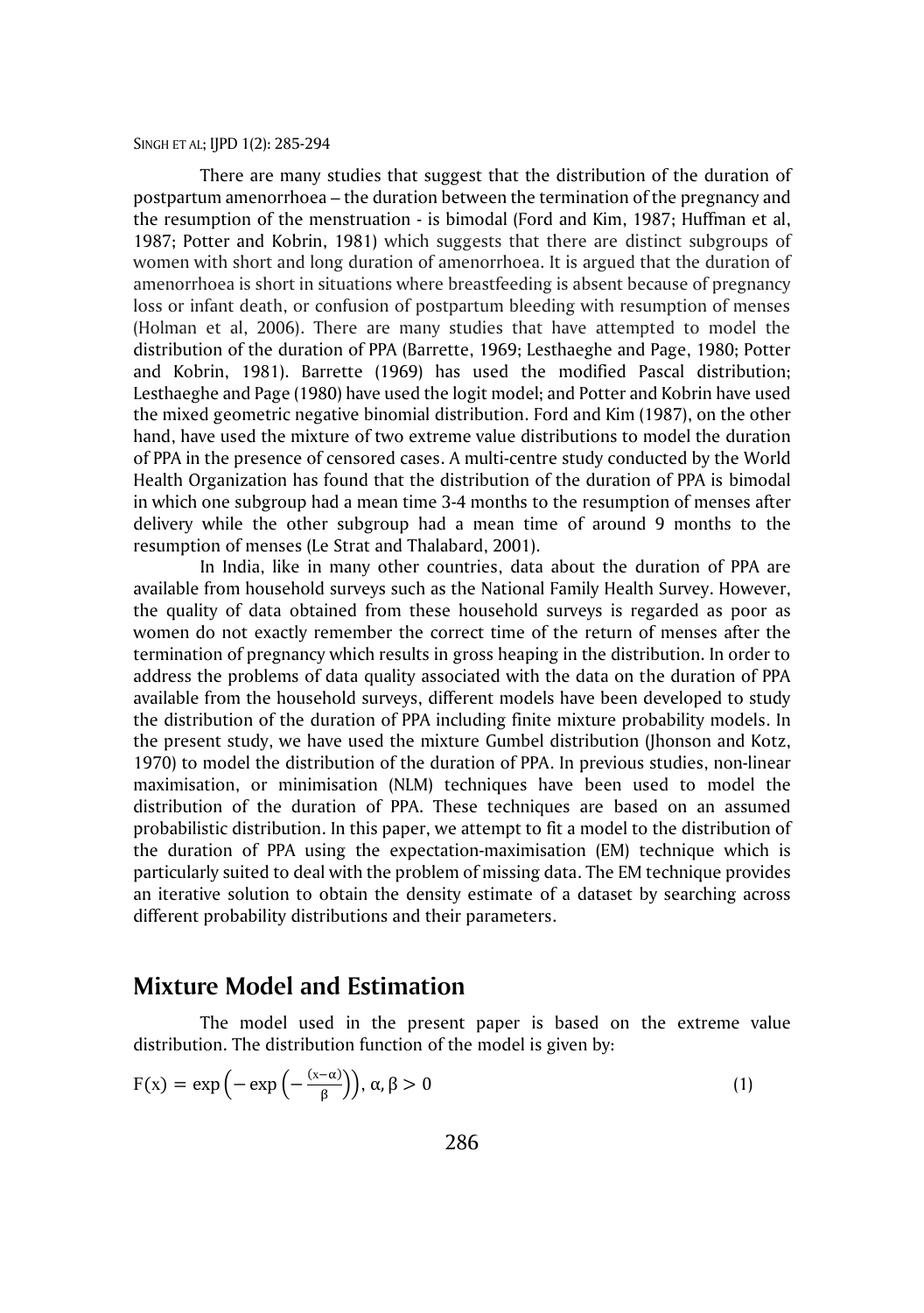and the density function is given by:

$$
f(x; \alpha, \beta) = \frac{1}{\beta} \exp\left(-\frac{x-\alpha}{\beta} - \exp\left(-\frac{(x-\alpha)}{\beta}\right)\right)
$$
 (2)

The model has two parameters  $\alpha$  and  $\beta$  that need to be estimated. The parameter α is the location parameter while the parameter β is the scale or dispersion parameter. The model contains a mixing parameter *a* which lies between 0 and 1.

We write the mixture model as:

$$
f(x) = af_1(x) + (1 - a)f_2(x)
$$
 (3)

for simplifying the calculations, we put  $a = w_1$  and  $1-a = w_2$  so that  $w_1$  and  $w_2$  are the mixture weights of (3). In equation (3) the first extreme value distribution is denoted by  $f_1(x)$  and the second is denoted as  $f_2(x)$ . The required density function is given by

$$
f_m(x) = \frac{a}{\beta_1} \exp\left(-\frac{(x-\alpha_1)}{\beta_1} - \exp\left(-\frac{(x-\alpha_1)}{\beta_1}\right)\right) + \frac{((1-a))}{\beta_2} \exp\left(-\frac{(x-\alpha_2)}{\beta_2} - \exp\left(-\frac{(x-\alpha_2)}{\beta_2}\right)\right) \tag{4}
$$

The mixture distribution can be written as

$$
F_m(x) = a \exp\left(-\exp\left(-\frac{x-\alpha_1}{\beta_1}\right)\right) + (1-a) \exp\left(-\exp\left(-\frac{x-\alpha_2}{\beta_2}\right)\right) \tag{5}
$$

The parameter *a* of equation (4) is the proportion of women having short duration of PPA (less than 6 months) so that 1-*a* is the proportion of women having long duration of PPA. The other parameters  $(\alpha_1, \beta_1)$ ,  $(\alpha_2, \beta_2)$  denote the mean and variance of the distribution of short duration PPA and long duration PPA, respectively. These parameters can be estimated using the maximum likelihood estimation methods if the value of *a* is known. When the parameter *a* is unknown, the parameters are estimated by maximising the likelihood through an iterative procedure by using the EM algorithm which was developed for situation when the data are incomplete or missing (Dempster et al, 1997). The basic idea behind the EM procedure is to relate the missing data problem with a complete data problem for which maximising the likelihood is the simplest way. The EM algorithm is widely used in the estimation of mixture models (Meng and Pedlow, 1992). The general formulation of the algorithm is similar to the one proposed by Hindenes (2017), McLachlan and Krishnan (1996) and Otiniano (2017).

Let us consider a random sample  $x=x_1,...,x_n$  from the observed variable X, with the distribution function  $f_x(x;\theta)$ . Here  $\theta = (\theta_1, ..., \theta_n) \in \Omega$  are the parameters to be estimated and  $\Omega$  denotes the parameter space. Further assume that there is some unobservable data y, with random variable Y, such that  $z = (x,y)$  denotes the complete data. Let  $f_{xy}(x; y; \theta)$  is the distribution of the complete data. The estimation task, then, is to maximise the likelihood associated with the complete data,  $L_c(z;\theta)$  or maximising the log likelihood of the complete data  $l_c = log L_c(z;\theta)$ . However, the log likelihood of the complete dataset is unknown. Therefore, the expectation of the complete data may be obtained from the observed data. The  $\theta^{(k)}$ , are the current parameter estimates that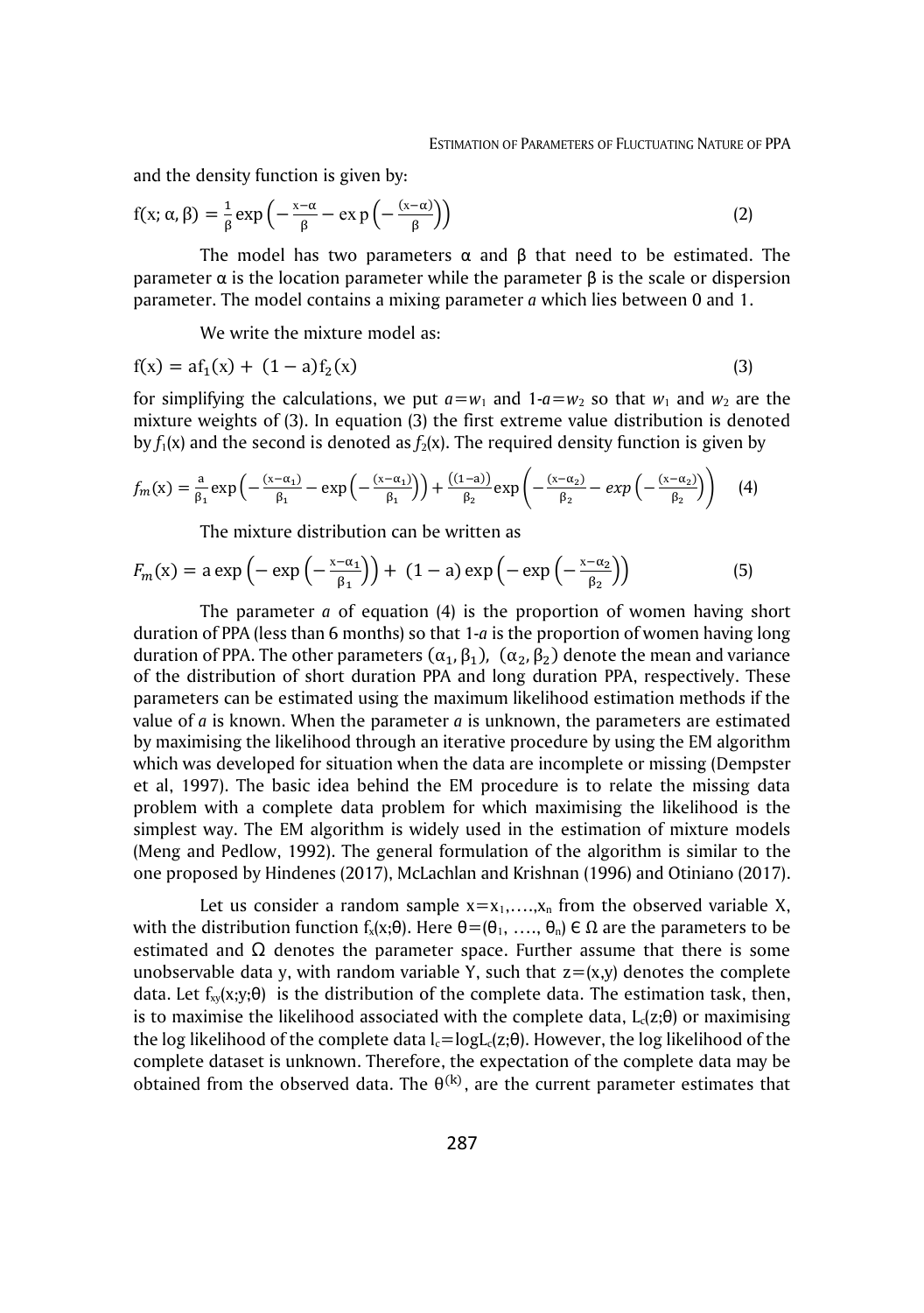we have used to evaluate the expectation and  $\theta$  and new parameters that we optimize to increase Q. Let

$$
(\theta, \theta^{(k)}) = E_{\theta^{(k)}}[l_c(z; \theta)|x]
$$
\n(6)

denotes the expectation of the observed data which is incomplete. Here  $E_{\theta}(k)$  denotes the expectation of the observed data with parameters  $\theta^{(k)}$ . There are two steps in each iteration of the algorithm. The first step is the expectation (E) step, and the second step is the maximisation (M) step. For each iteration, we first compute the expected likelihood of the complete dataset using equation (6) and then maximise the expected likelihood such that

$$
Q(\theta^{k+1}; \theta^k) \ge Q(\theta; \theta^k) \forall \theta \in \Omega \tag{7}
$$

The two steps are repeated until the convergence is achieved.

In the present case, let us consider mixture of two Gumbel distributions,

$$
f_X(x; \theta) = \sum_{j=1}^{2} (w_j \alpha_j \beta_j), w_1 + w_2 = 1
$$
\n(8)

Here  $\theta = (w_1, w_2, \alpha_1, \beta_1, \alpha_2, \beta_2); w_1, w_2 > 0$  and  $x = (x_1, \ldots, x_n)$  is a vector of observed duration of PPA so that fitting of the model can be formulated as an incomplete data problem. Let Y is a latent variable such that  $y = (y_1, \ldots, y_n)$  denotes the missing data vector. Here, the variable  $y_i$  is treated as a two-dimensional indicator variable with first and second variable equal to either 1 or 0 if the observation  $x_i$  either did or did not arise from the first and second mixture component, respectively.

 $y_{ii} = 1$ , if  $x_i$  belongs to the jth component,

 $y_{ii} = 0$ , if  $x_i$  does not belong to the jth component.

We can write the log likelihood of the complete dataset,  $z = (x,y)$  as

$$
l_{c}(\theta, y) = \sum_{i=1}^{n} \log f_{x,y}(x_{i}, y_{i}; \theta) = \sum_{i=1}^{n} \log(f_{y}(y_{i}; \theta) f_{x|y}(x_{i}|y_{i}; \theta))
$$
  
= 
$$
\sum_{i=1}^{n} \sum_{j=1}^{2} \log(w_{j} f_{j}(x_{j}; \alpha_{j}, \beta_{j}))^{y_{ij}} = \sum_{i=1}^{n} \sum_{j=1}^{2} y_{ij} \log(w_{j} f_{j}(x_{j}; \alpha_{j}, \beta_{j}))
$$
 (9)

As y is unknown, the log likelihood of the complete dataset cannot be computed. Instead, the EM algorithm considers the conditional expectation of  $I_c(\theta, y)$  given the complete dataset and the values of current parameter  $\theta^{(k)}$  where Y is now treated as a random variable. The conditional expectation is given by

$$
Q(\theta, \theta^{(k)}) = E_{\theta^{k}}[l_{c}(z; \theta) | x, \theta^{(k)}]
$$
  
=  $\sum_{i=1}^{n} \sum_{j=1}^{2} P(y_{ij} = 1 | y_{i}, \theta^{(k)}) \log w_{j} f_{j}(x_{i}; \alpha_{j}, \beta_{j}) = \sum_{i=1}^{n} \sum_{j=1}^{2} h_{ij}^{k} \log w_{j} f_{j}(x_{j}; \alpha_{j}, \beta_{j})$ (10)

here  $h_{ij}^k$  is defined as the probability that  $x_i$  belongs to component j, given the current estimates. That is  $h_{ij}^k = P(y_{ij} = 1|y_i, \theta^{(k)})$ . We need to compute  $h_{ij}^k$  in the E-step in order to obtain the expected complete log-likelihood while in the M-step we maximize it with respect to θ.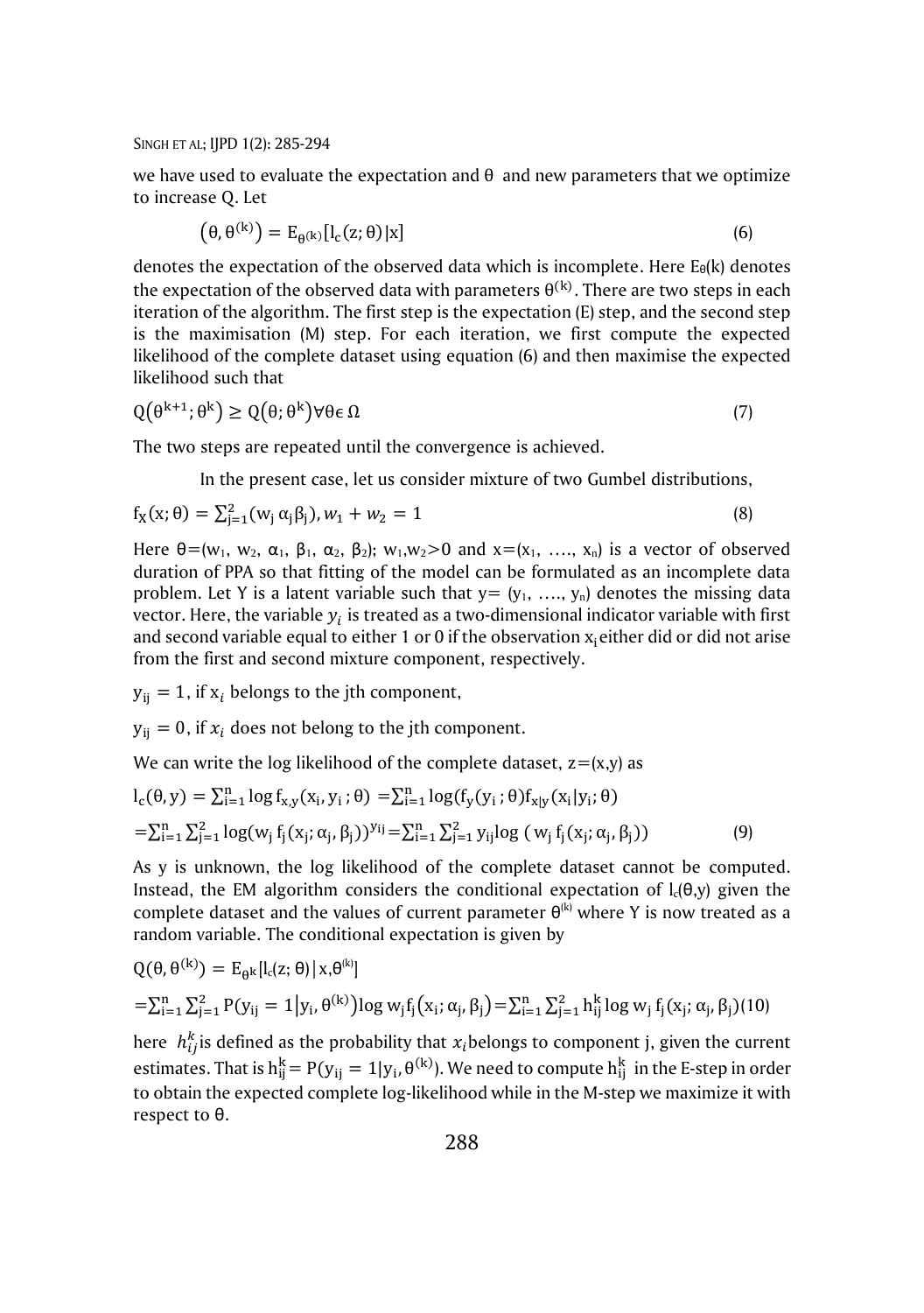Since $f_j(x_j; \alpha_j, \beta_j)$ is the Gumbel distribution function given by equation (2), we have

$$
Q(\theta, \theta^{(k)}) = \sum_{i=1}^{n} \sum_{j=1}^{2} h_{ij}^{(k)} \log \left[ \frac{w_j}{\beta_j} \exp \left[ - \left( \frac{x_i - \alpha_j}{\beta_j} + \exp \left( - \frac{x_i - \alpha_j}{\beta_j} \right) \right) \right] \right] \tag{11}
$$

In order to maximise this with respect to θ, we can write

$$
\arg \max Q(\theta, \theta^{(k)}) = \arg \max \sum_{i=1}^{n} \sum_{j=1}^{2} h_{ij}^{(k)} \left[ \log \frac{w_j}{\beta_j} - \left( \frac{x_i - \alpha_j}{\beta_j} + \exp \left( -\frac{x_i - \alpha_j}{\beta_j} \right) \right) \right] (12)
$$

The Lagrangian function for the above equation will be

$$
L = \sum_{i=1}^{n} \sum_{j=1}^{2} h_{ij}^{(k)} \left[ \frac{x_i - \alpha_j}{\beta_j} + \exp\left(-\frac{x_i - \alpha_j}{\beta_j}\right) + \log w_j - \log \beta_j \right] - \lambda \left(\sum_{j=1}^{2} w_j - 1\right), \quad (13)
$$

here  $\lambda$  is the Lagrange multiplier. By computing the partial derivatives of L with respect to parameters  $\alpha_{\mathfrak j}$ ,  $\beta_{\mathfrak j}$ ,  $w_{\mathfrak j}$  and λ, expressions for parameters are obtained which optimise the expected value of log-likelihood for the complete dataset.

## **Duration of PPA in Selected States of India**

We have applied the above model to examine the pattern of the duration of PPA in selected states of India based on the data available through the National Family Health Survey (NFHS-4) 2015-2016 (Government of India, 2017). The NFHS-4 provides data about the duration of PPA in completed months only. However, we have considered the duration of PPA as a continuous variable because a continuous variable can be mathematically treated in an easier way than a discrete variable. Because of the poor quality of the data about the duration of PPA available from the National Family Health Survey, it is quite difficult to model the distribution of the duration of PPA. This problem can be addressed to some extent using the approach outlined in this paper. We restrict the analysis to bimodal pattern of the distribution of the duration of PPA since the model incorporates only the bimodal pattern of distribution.

The parameters of the model have been obtained by solving the EM algorithm described above. The model fitting is based on the information about the duration of PPA after the last-but-one birth as reported by ever-married women in the age group 15-49. The analysis has been carried out for four states: West Bengal, Gujarat, Himachal Pradesh, and Andhra Pradesh.

The estimates of the parameters of the model are given in table 1. The present model is only limited to incorporate up to two modes only. The goodness of fit of the model has been tested by Kolmogorov Smirnov (K-S) test statistic. Table 2 shows the observed and expected values of the mean and standard deviation of the observed distribution of the duration of PPA along with the mean and standard deviation of the distribution derived from the model. It is obvious from table 2 that based on the K-S test statistic, the proposed modelling approach provides good fit to the data on the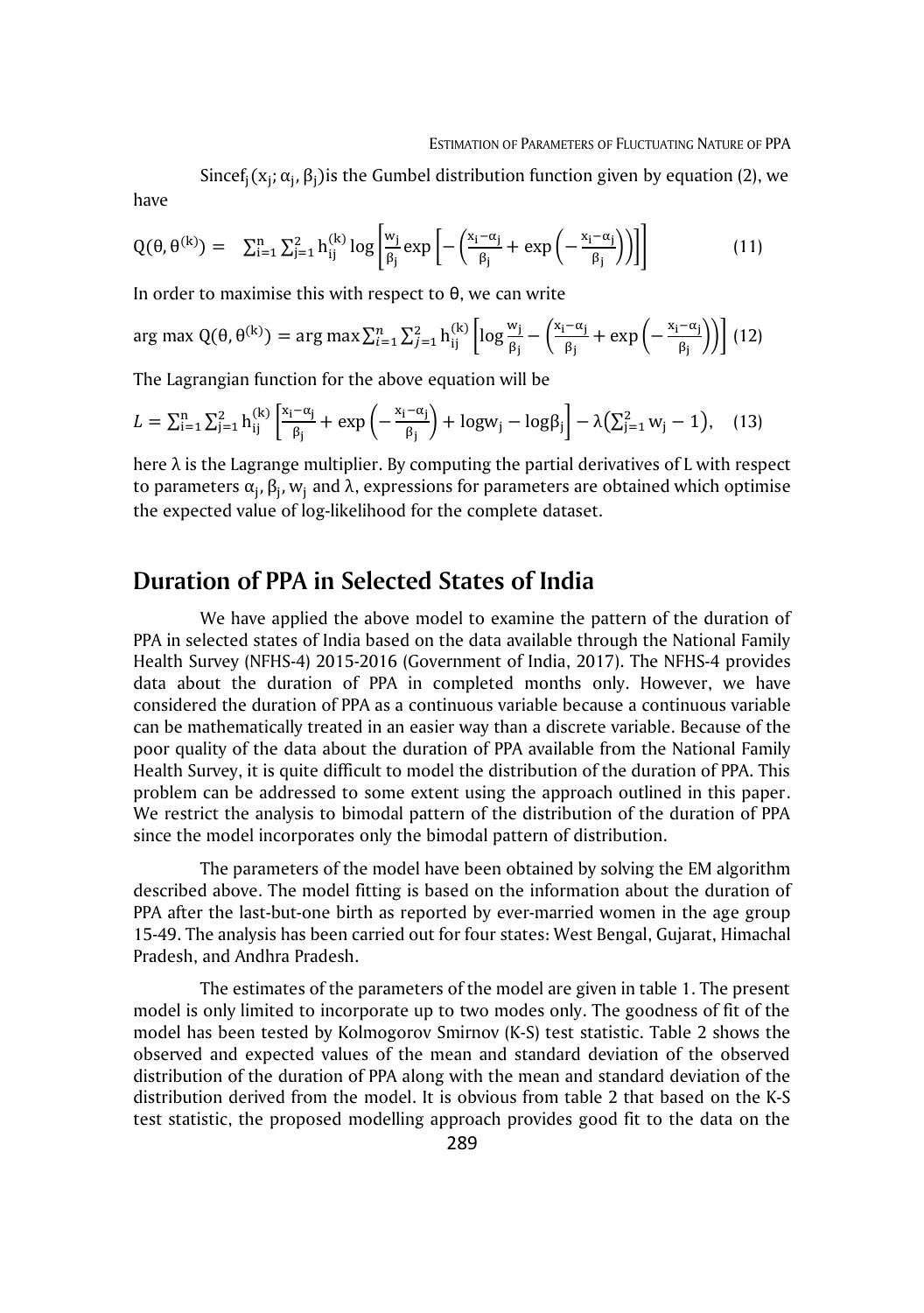duration of PPA in four states available from the National Family Health Survey 2015- 16. It is also clear from table 1 that the distribution of the duration of PPA in all the four states is bimodal.

| <b>States</b>    | <b>Parameters</b> |      |              |      |      |  |
|------------------|-------------------|------|--------------|------|------|--|
|                  | $\alpha_{1}$      |      | $\alpha_{2}$ | D٠   | a    |  |
| West Bengal      | 0.37              | 1.69 | 11.79        | 2.67 | 0.66 |  |
| Gujarat          | 3.18              | 3.89 | 12.21        | 4.91 | 0.78 |  |
| Himachal Pradesh | 4.13              | 5.10 | 17.01        | 5.63 | 0.79 |  |
| Andhra Pradesh   | 4.03              | 4.78 | 11.88        | 4.05 | 0.81 |  |

Table 1 **:**Estimated values of parameters of the model

Source: Authors' calculations

Table 1 suggests that the distribution of the duration of PPA in the four states is different. In Gujarat, the first mode of the distribution of the duration of PPA is at around 3-4 months while the second mode is at around 12-13 months. The proportion of women with short duration PPA in the state is around 80 per cent (parameter *a*). The observed mean and median duration of PPA is about 7 months which means that 50 per cent of the women in the state resume their menses around 7 months after the termination of pregnancy. In Himachal Pradesh and Andhra Pradesh also, the first mode is at around 4 months but the second mode in Himachal Pradesh is at around 17 months whereas it is at around 12 months in Andhra Pradesh. The proportion of women with short duration of PPA is around 80 per cent in both states. The observed mean and median duration of PPA in Andhra Pradesh are 7 months and 6 months respectively but 8 months and 7 months in Himachal Pradesh.

| <b>States</b>    |      | Observed values |      | Estimated values |       |
|------------------|------|-----------------|------|------------------|-------|
|                  | Mean | SD              | Mean | SD.              |       |
| West Bengal      | 5.59 | 2.18            | 5.42 | 2.72             | 0.988 |
| Gujarat          | 7.15 | 5.17            | 7.53 | 5.19             | 0.883 |
| Himachal Pradesh | 8.53 | 6.01            | 9.8  | 6.68             | 0.897 |
| Andhra Pradesh   | 7.00 | 3.99            | 7.26 | 4.17             | 0.961 |

Table 2: Observed and estimated values of parameters of the model

Source: Authors' calculations

In West Bengal, the distribution of the duration of PPA is significantly different from the distribution of the duration of PPA in the other three states. Around two-third of the women in West Bengal start menstruating within one month of the termination of pregnancy so that the mean duration of PPA in the state is the lowest amongst the four states included in the analysis. Since the primary determinant of the duration of PPA is the duration and pattern of breasting including suckling frequency, it appears that in around two third women of the state, breastfeeding duration and patterns have virtually little impact on the duration of PPA. This also implies that, that the duration and the pattern of breastfeeding, in these women, has negligible impact on their fertility. At least half of the women in West Bengal start menstruating within six months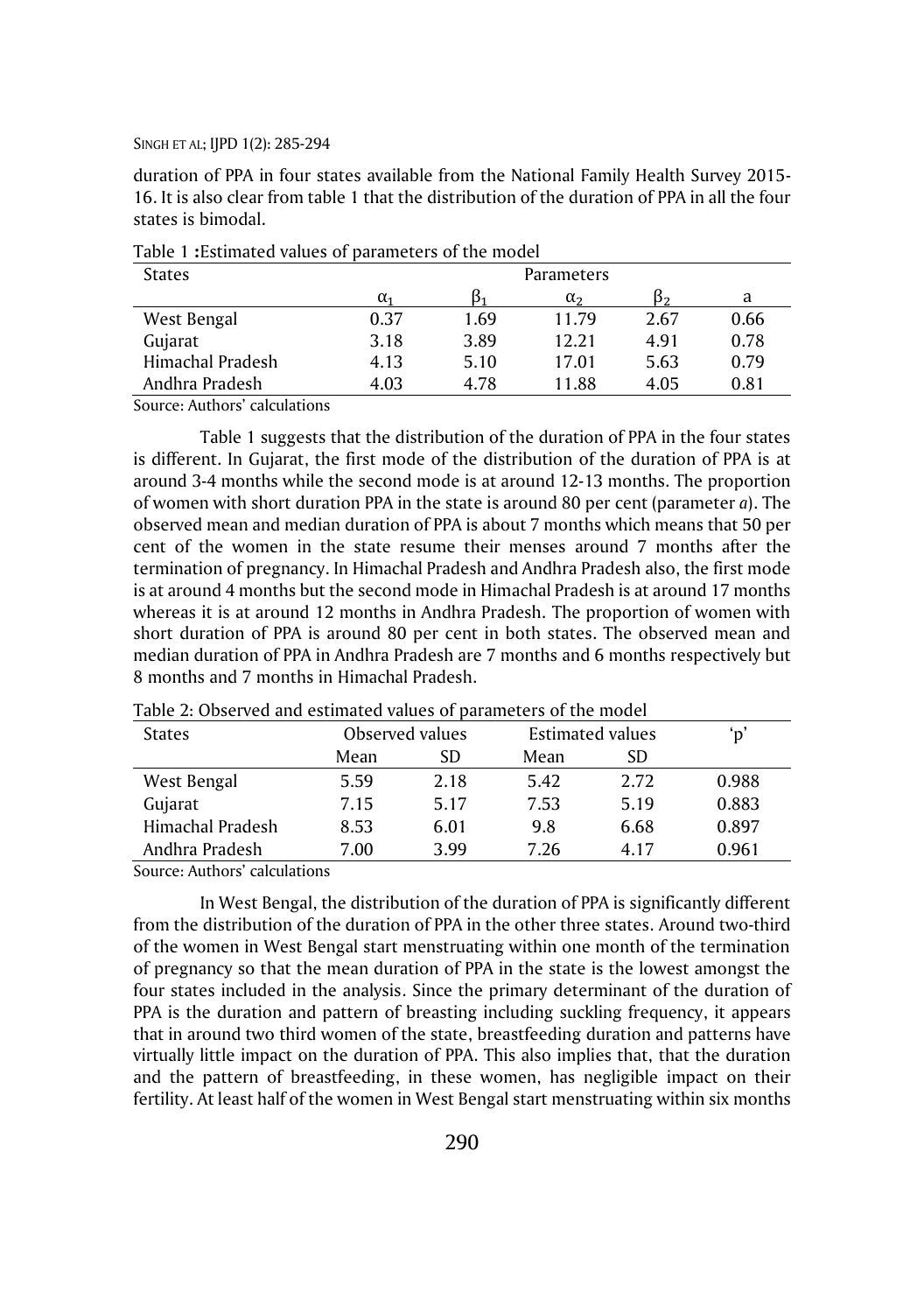of the termination of their pregnancy compared to more than 8 months in Himachal Pradesh and around 7 months in Andhra Pradesh and Gujarat. Table 1 and Table 2 suggest that the distribution of the duration of PPA in the four states is essentially different. There appear state-specific factors that influence the duration of PPA which has implications for fertility regulation.

## **Conclusions**

The postpartum infecundity, primarily due to postpartum amenorrhoea, is one of the proximate determinants of fertility (Bongaarts, 1978). Information about the duration of postpartum amenorrhoea is usually collected through retrospective enquiries during household surveys and the quality of the information so collected is of poor quality to analyse the patterns of duration of postpartum amenorrhoea. In this paper, we have proposed a modelling approach based on the extreme value mixture distributions along with the use of EM algorithm that can be used to analyse the pattern of the duration of postpartum amenorrhoea even if the data quality is poor. The EM algorithm is one of the commonly used techniques for determining parameters of mixture models when there are missing values in the data.

Using the data available from the National Family Health Survey 2015-2016, the present analysis also suggests that the distribution of the duration of PPA in four states of India – West Bengal, Gujarat, Himachal Pradesh, and Andhra Pradesh – is different, although bimodal. The bimodal distribution of the duration of PPA can be attributed to numerous factors including the poor quality of data. There is extensive literature that suggests that breastfeeding is an important reason for the delay in ovulation after the termination of pregnancy (McNeilly, 1977; Billewicz, 1979; Habicht et al, Mishra et al, 2021) and discontinuation of breastfeeding is a crucial factor in the short duration of PPA as observed in four states. Breastfeeding, particularly, sucking exerts pressure which raises the level of the hormone prolactin and results in suppressing the ovarian activity and delay in the return of menses. It has been reported the longer the duration of breastfeeding the longer the period of the return of menstruation after the termination of pregnancy (Singh et al, 2012).

The nutritional status of woman also plays a key role in decided the length of PPA. It has been observed in a study based on the data from the National Family Health Survey 1998-1999 that the duration of PPA is significantly longer in under-nourished women as compared to the duration of PPA in well-nourished women (Dwivedi, 2010). Our analysis, however, suggests that, in the four states, a small proportion of woman have long duration of PPA. In almost 80 per cent women in three of the four states, the duration of PPA is short. It is only in West Bengal where around 33 per cent of the women are estimated to be having long duration of PPA according to the data available through NFHS-4. At the same time, around two-third women in West Bengal have very short duration PPA.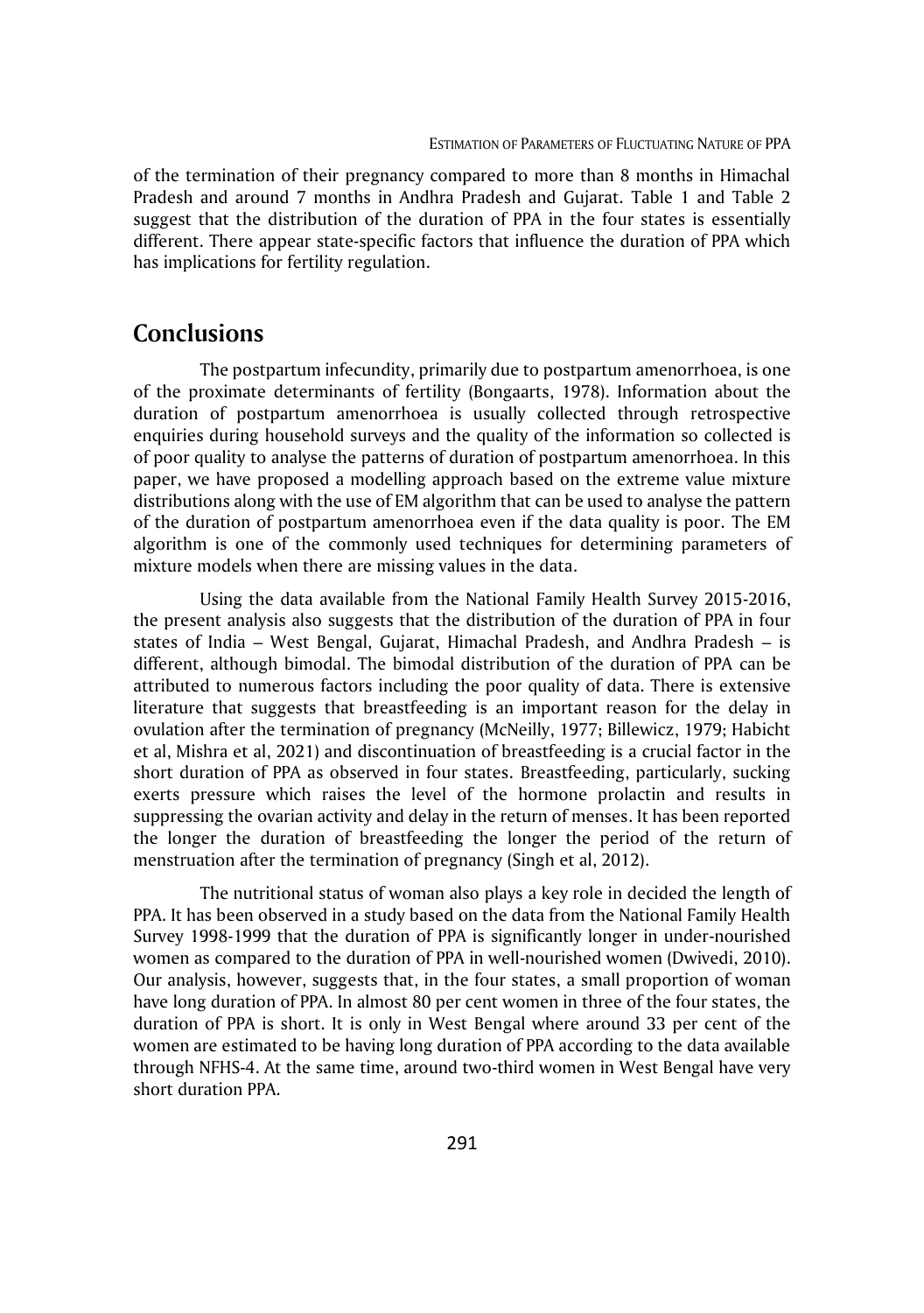#### **References**

Barrett JC (1969) A monte carlo simulation of human reproduction. *Genus* 22: 1-22.

- Billewicz WZ (1979) The timing of post-partum menstruation and breast feeding: a simple formula. *Journal of Biosocial Science* 11(2): 141-151.
- Bongaarts J (1978) A framework for analyzing the proximate determinants of fertility. *Population and Development Review* 4(1): 105-132.
- Dempster AP, Laird NM, Rubin DB (1977) Maximum likelihood from incomplete data via the EM algorithm. *Journal of the Royal Statistical Society: Series B (Methodological)* 39(1): 1-22.
- Dwivedi LK (2010) Impact of maternal nutritional status on lactational amenorrhoea in India: a regional analysis. Paper presented at the Annual Conference of Population Association of America.
- Ford K, Kim Y (1987) Distributions of postpartum amenorrhea: some new evidence. *Demography* 24(3): 413-430.
- Government of India (2017) *National Family Health Survey (NFHS-4), 2015-16*. Mumbai, International Institute for Population Sciences.
- Habicht J-P, Davanzo J, Butz WP, Meyers L (1985) The contraceptive role of breastfeeding. *Population Studies* 39(2): 213-232.
- Hindenes S (2017) Mixture models for flood frequency analysis A case study for Norway (Master's thesis, NTNU).
- Holman DJ, Grimes MA, Achterberg JT, Brindle E, O'Connor KA (2006) Distribution of postpartum amenorrhea in rural Bangladeshi women. *American Journal of Physical Anthropology* 129(4): 609-619.
- Howie PW, McNeilly AS (1982) Effect of breast-feeding patterns on human birth intervals. *Reproduction* 65(2): 545-557.
- Huffman SL, Chowdhury A, Chakraborty J, Simpson NK (1980) Breast-feeding patterns in rural Bangladesh. *The American Journal of Clinical Nutrition* 33(1): 144-154.
- Jones RE (1989) Breast-feeding and post-partum amenorrhoea in Indonesia. *Journal of Biosocial Science* 21(1): 83-100.
- Jones RE (1990) The effect of initiation of child supplementation on resumption of postpartum menstruation .*Journal of Biosocial Science* 22(2): 171 .
- Johnson NL, Kotz S (1970) *Continuous Multivariate Distributions*. New York, Wiley.
- Konner M, Worthman C (1980) Nursing frequency, gonadal function and birth spacing among Kung hunter-gatherers. *Science* 207: 788-791.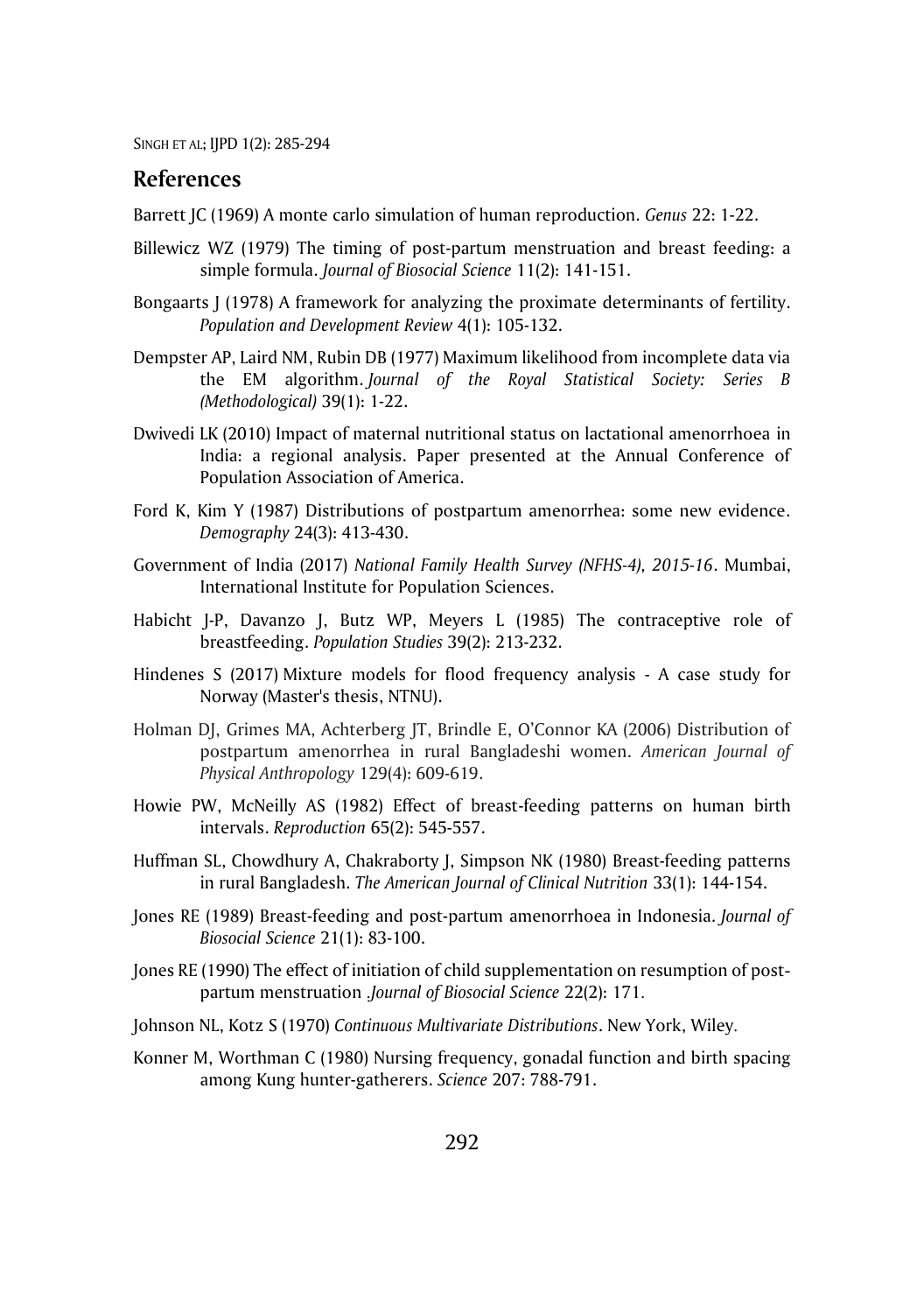- Lesthaeghe RJ, Page HJ (1980) The post-partum non-susceptible period: development and application of model schedules. *Population Studies* 34(1): 143-169.
- Le Strat Y, Thalabard JC (2001) Analysis of postpartum lactational amenorrhoea in relation to breast-feeding: some methodological and practical aspects. *Journal of Biosocial Science* 33(4): 529-549.
- Lunn PG, Austin S, Prentice AM, Whitehead RG (1984) The effect of improved nutrition on plasma prolactin concentrations and postpartum infertility in lactating Gambian women. *The American Journal of Clinical Nutrition* 39(2): 227-235.
- McNeilly AS (1977) Physiology of lactation. *Journal of Biosocial Science* 9(S4): 5-21.
- McLachlan GJ, Peel D (1996) An algorithm for unsupervised learning via normal mixture models. In DL Dowe, KB Korb, JJ Oliver (Eds) *ISIS: Information, Statistics and Induction in Science*: 354-363.
- Meng X-L, Pedlow S (1992) EM: a bibliographic review with missing articles. *Proc. Statist. Comput. Sect. Am. Statist. Ass.* 39: 1992.
- Mishra R, Singh KK, Singh Brijesh P (2021) Duration of post-partum amenorrhoea: a model-based approach. *Indian Journal of Population and Development* 1(1): 41-50.
- Mukherjee S, Singh KK, Bhattacharya BN (1991) Breastfeeding in eastern Uttar Pradesh, India :Differentials and determinants . *Janasamkhya* 9(1-2): 25-41 .
- Nath DC, Singh KK, Land KC, Talukdar PK (1993) Breastfeeding and postpartum amenorrhea in a traditional society: a hazards model analysis. *Social Biology* 40(1-2): 74-86.
- Nath DC, Land KC, Singh KK (1994) The role of breast-feeding beyond postpartum amenorrhoea on the return of fertility in India: a life table and hazards model analysis. *Journal of Biosocial Science* 26(2): 191-206.
- Otiniano CEG, Gonçalves CR, Dorea CCY (2017) Mixture of extreme-value distributions: identifiability and estimation. *Communications in Statistics - Theory and Methods* 46(13): 6528-6542.
- Potter RG, Kobrin FE (1981) Distributions of amenorrhoea and anovulation. *Population Studies* 35(1): 85-99.
- Ramachandran P (1987) Breast-feeding and fertility: sociocultural factors. *International Journal of Gynecology & Obstetrics* 25(1):
- Singh KK, Suchindran CM, Singh K (1999) Breast-feeding and post-partum amenorrhoea: an Indian experience. *Demography India* 28: 1-12.
- Singh NS, Singh NS, Narendra RK (2012) Postpartum amenorrhoea among Manipuri women: a survival analysis. *Journal of Health, Population, and Nutrition* 30(1): 93- 98.